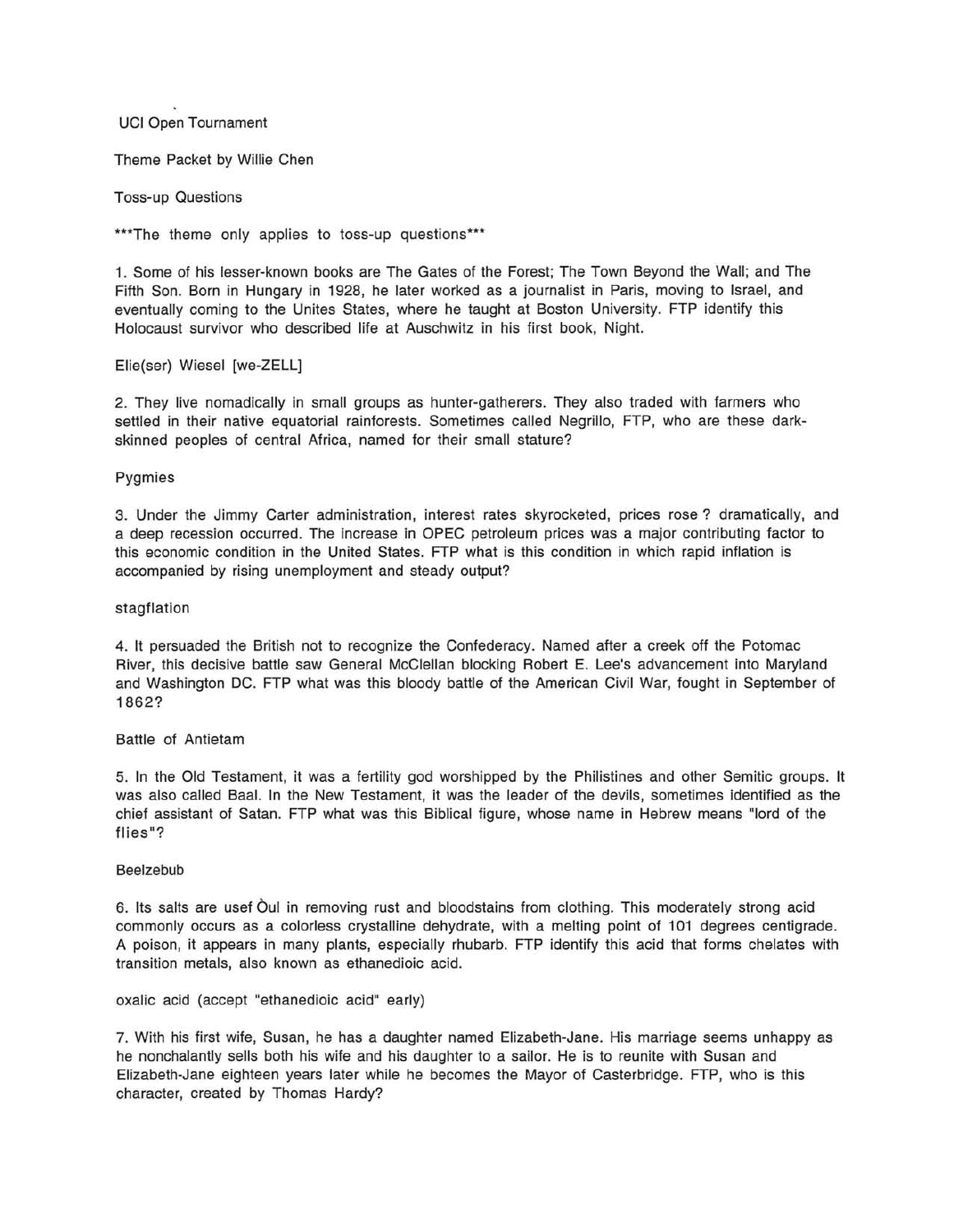# Michael Henchard

8. Its scenic woods, waterfalls, lakes and streams have attracted such painters as Frederic Church and Thomas Cole. Its highest peak is Slide Mountain. Lying west of the Hudson River in Southeast New York, FTP, what is this mountain range in which Washington Klrving set Rip Van Winkle?

# Catskill(s) Mountains

9. This city is home to Selangor Turf Club and Mimaland recreational complex. It also contains the Hindu temple, Sri Mahamariamman. Designated a Federal Territory in 1974, it is a major trade center for rubber and tin. With large Chinese and Indian population, FTP, what is this capital city of Malaysia?

# Kuala Lumpur

10. Its name is derived from its shape. It is the remains of a star that exploded as a supernova, observed as a brilliant point of light on Earth in the year 1054. It contains a pulsar that flashes 30 times per second. FTP what is this cloud of gas some 6,000 light-years away in the constellation Taurus?

# Crab nebula or M1

11. During the War of 1812, he sided with the British and served under the Shawnee leader Tecumseh. After the war, he accompanied Ohis people in their removal from the area. He fought against the cession of Indian lands to the US government. Namesake of a hockey team, FTP, who was this Sauk Indian, permanently exiled to Iowa after a bloody war named for him?

# Chief Black Hawk

12. After the captain had sworn a blasphemous oath when he failed to round a cape in a storm, his ship was condemned to sail those waters forever. Legend has it that this ship has haunted the seas around the Cape of Good Hope. FTP what is this ghost ship of disastrous portent, the title of an opera by Richard Wagner?

# the Flying Dutchman

13. On the Elo grading system, he has a ranking of 2785, the highest ever, which makes him the greatest of all Grand Masters. He came out of self-imposed seclusion in 1992 to play against Boris Spassky, twenty years after taking away the world title from him. FTP name this world champion, who resigned his title shortly before a defence against Anatoly Karpov.

# Robert James Æ "Bobby" Fischer

14. In antiquity, this machine might move 5 tons, and be worked by a treadmill. In the 1800s, the steam type of this machine could move 20 tons. Now, the floating type of this machine can move 200 tons. The most popular forms of this machine are gantry and tower. FTP what is this machine consisting of an arm carrying a pulley, used in lifting heavy objects?

# crane

15. In his most famous work, this 17th-century English writer left us such phrases as "The slough of despond", "the house beautiful", "Mr. Worldly-Wiseman", and "Vanity Fair". His first book was an autobiography, entitled Grace Abounding to the Chief of Sinners. FTP who wrote the allegory The Pilgrim's Progress?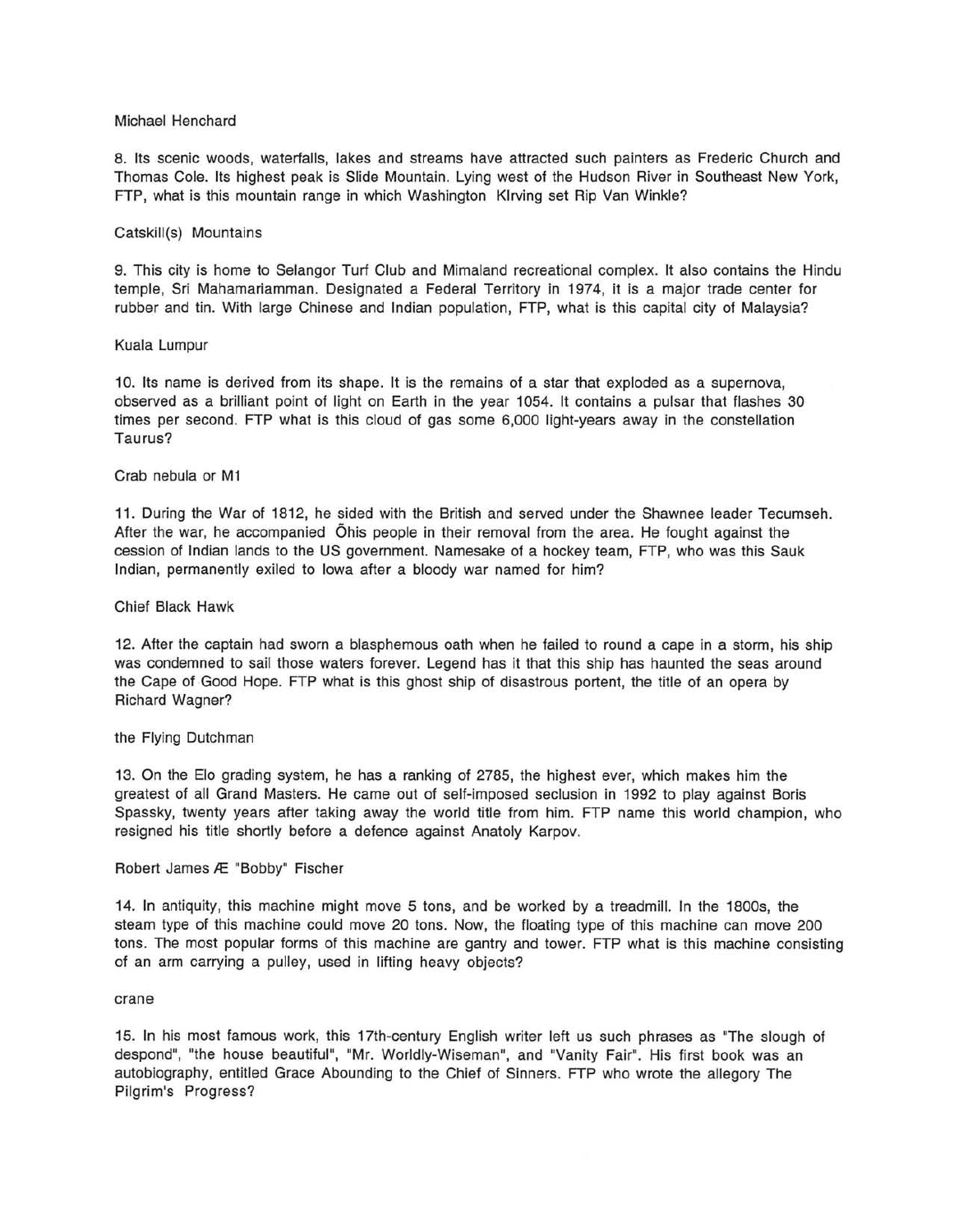### John Bunyan

16. The 1998 movie Gods and Monsters gave a fictionalized account of this man's mysterious drowning in his own swimming pool. He worked in Hollywood as an actor and a set designer, but he was most famous as a director âfor such horror films as The Invisible Man; The Old Dark House; Frankenstein; and Bride of Frankenstein. FTP name this director, whose open homosexuality caused him to be ostracized by the Hollywood industry.

# James Whale

17. This woody climber has rough, oval leaves and creamy, 6-petalled flowers. It is native to China; thus it's also called Chinese gooseberry. Its fruit is oblong, furry, with reddish-green hairs and sweet, green flesh. FTP what is this fruit, cultivated on a commercial scale in New Zealand?

# kiwi fruit

18. He served in Lloyd George's WWI cabinet and Winston Churchill's WWII cabinet. Born in Canada, he bought the London Evening Standard in 1929, having founded the Sunday Express eight years earlier. FTP who was this British financier and newspaper proprietor, the man who bought a majority interest in the Daily Express in 1919?

Baron Beaverbrook or William Maxwell øAitken

19. Founded in 1719, this city was governed successively by France, Britain, and Spain. It was ceded to the US as part of an 1803 Purchase. It is a deep-water port on the Mississippi River and contains oil-refining and petrochemical industries. Literally meaning "red stick" in French, FTP, what is the capital city of Louisiana?

#### Baton Rouge

20. After completing his studies at Ohio State University and Caltech, this astrophysicist established a research group working on the application of nuclear physics to all aspects of astronomy. Winning the Nobel Prize for Physics in 1983, FTP, who is this founder of the theory of nucleosynthesis?

#### William Alfred Fowler

21. FTP, provide the word that fits both blanks in the following excerpt, a poem by John Donne: "Mark but this , and mark in this, / How little that which thou deniest me is; / Me it sucked first, and now sucks thee, And in this our two bloods mingled be."

### flea

22. Holy Rom an Emperor Charles V had to defend the church against Martin Luther's 95 Theses. Thus, he called together an assembly of the empire's cities and princes. Charles V summoned Luther to attend this meeting and ordered him to recant. Upon his refusal to recant, Luther was condemned and outlawed. FTP what was this April, 1521 meeting, which sounds like a tasty meal?

### Diet of Worms

23. After six weeks in hiding, he was captured and hanged in Jerusalem, Virginia. Born in Southampton County, he learned to read and, in 1831, made plans for an uprising. He led a small group of followers and succeeded in killing over 50 whites, but his revolt quickly collapsed. FTP who was this slave insurrectionist?